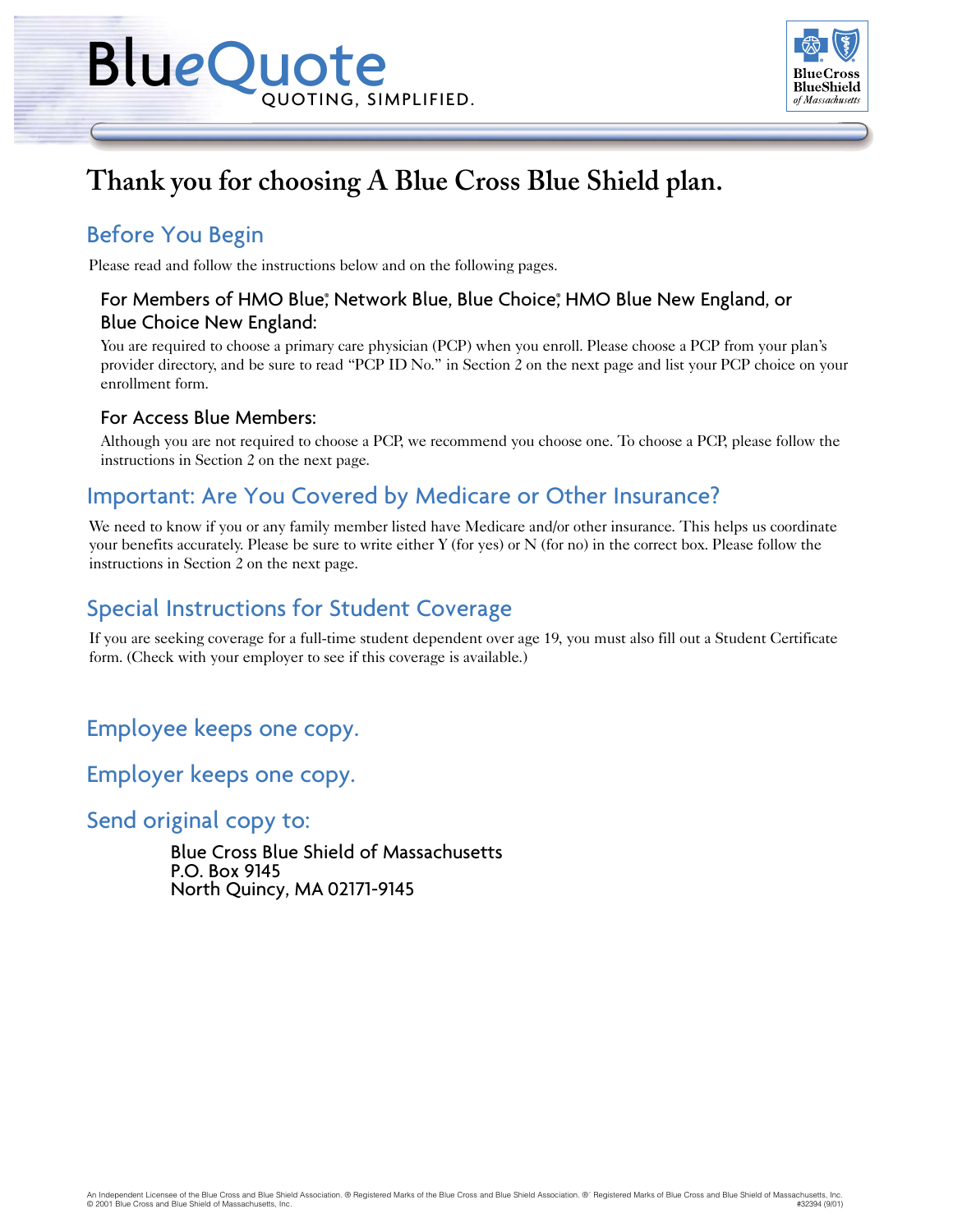

## Section 1 – To Be Filled Out By Your Employer

Your employer will fill out this section.

Subscriber Termination Codes. If the subscriber will not be continuing any BCBS coverage, carefully select one of the following and indicate the three-digit code on the form.

- 
- $2 =$  Deceased. 070 (exact date)
- 
- 4 = COBRA end. 061
- to a non-BCBS plan. 041 than Medex plans. 042
- (Requires Medicare A and B).  $1 = \text{Left employment. 061}$  6 = Over 65, changing to Group Medex<sup>®</sup> plan. 042
- (Requires Medicare A and B).  $3 =$  Moved from service area. 071  $7 =$  Over 65, change to Direct-pay Medex plan. 042
- $5 = Still$  employed, but changing  $8 =$  Over 65, changing Medicare supplement other

Note: If your subscribers are adding or dropping one benefit only (medical/dental), please indicate "add medical," "cancel medical," or "cancel dental" in the "Remarks" section.

If your new hires are subject to a probationary period, please indicate the time frame in the "Remarks" section, as well as the qualifying events for new enrollees.

#### Qualifying event for add to coverage:

- 1. Company open enrollment.
- 2. Date of hire.
- 3. End of company probationary period, if any, otherwise date of hire.
- 4. Lost coverage through spouse or parent (include documentation from prior company).

#### . . . For change to family:

- 1. Company open enrollment.
- 2. Date of marriage, within approved retroactive period.

## Section 2 – Tell Us About Yourself (Member 1)

Please fill in all information that applies to you.

PCP ID No. – If your health plan requires you to choose a primary care physician (PCP), please fill in this section. Write the PCP ID number (not the phone number) of the doctor you have chosen to coordinate your health care. You'll find the doctor's PCP ID number in the provider directory for your health plan, or you can visit our website, www.bluecrossma.com, and click on "Find a Doctor." If you need help choosing a PCP, please call our Physician Selection Service at 1-800-821-1388. A representative will be happy to help you select a doctor.

Other Insurance – Do you have other insurance or Medicare? Please be sure to write either Y (for "yes") or N (for "no") in the correct box. If you have other insurance, please write the name of the other insurance company and its location (city and state).

To Add or Delete a Member – Are you adding or deleting a member under your existing membership? If yes, please fill in the shaded areas in Sections 1 and 2. (You may need help from your employer to fill in Section 1.) Then, give us the details about the members you're adding or deleting in Section 3 (spouse) and/or Section 4 (dependents).

### Section 3 – Tell Us About Your Spouse (Member 2)

If you choose a Family membership, please fill in this section if you want your spouse to be covered. (A spouse cannot be covered under an Individual membership.)

### Section 4 – Tell Us About Your Dependents (Members 3, 4, and 5)

If you choose a Family membership, please fill in this section for all children or other eligible dependents you want to be covered. (Dependents cannot be covered under an Individual membership.) If you have more than three dependents to be covered, please use a second Enrollment Form.